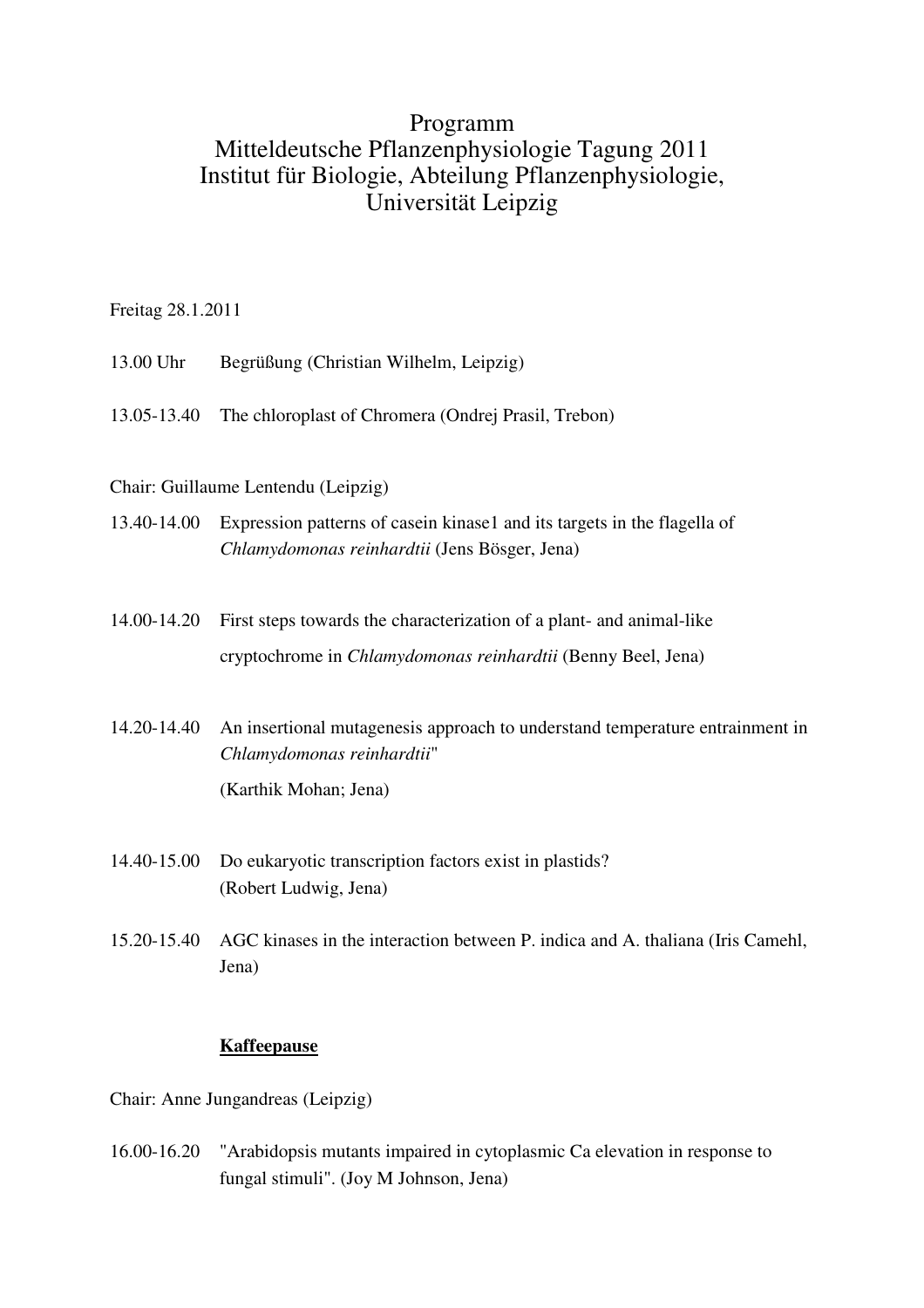| 16.20-16.40 | "S metabolism and glucosinolates in Arabidopsis/P. indica interaction" |
|-------------|------------------------------------------------------------------------|
|             | (Pyn Nongbri, Jena)                                                    |

- 16.40-17.00 "D1 variations in algea from extreme habitats" (Thomas Beer, Halle)
- 17.00-17.20 "Effects of rare codons in the chloroplast of *C. reinhardtii*" (Caroline Weiß, Halle)
- 17.20-17.40 "Dual targeting of nuclear encoded proteins" (Uwe Langner, Halle)
- 17.40-18.00 "The living fossil *Cyanophora paradoxa*: some aspects of plastid evolution" (Jürgen Steiner, Halle)
- 18.30 Gemeinsames Abendessen im "Bayrischen Bahnhof"

Samstag, 29.1.2011

Chair: Sabine Jülke (Dresden)

- 8.30-8.50 Towards the functional reconstitution of the TatBC receptor complex of the twin arginine translocation (Tat) pathway" (Mario Jakob, Halle)
- 8.50-9.10 "Analysis of epigenetic control mechanisms of senescence" (Bianka Janack, Halle)
- 9.10-9.30 "Key factors of stress response in barley" (Stefan Ehnert, Halle)
- 9.30-9.50 "Analysis of drought stress induced senescence using wild barley introgression lines" (Sandra Morgenroth, Halle)

## **Kaffeepause**

Chair: Jens Bösger (Jena)

10.10-10.30 Biological control of clubroot (Plasmodiophora brassicae) by an endophytic fungus (Susann Auer, Dresden)